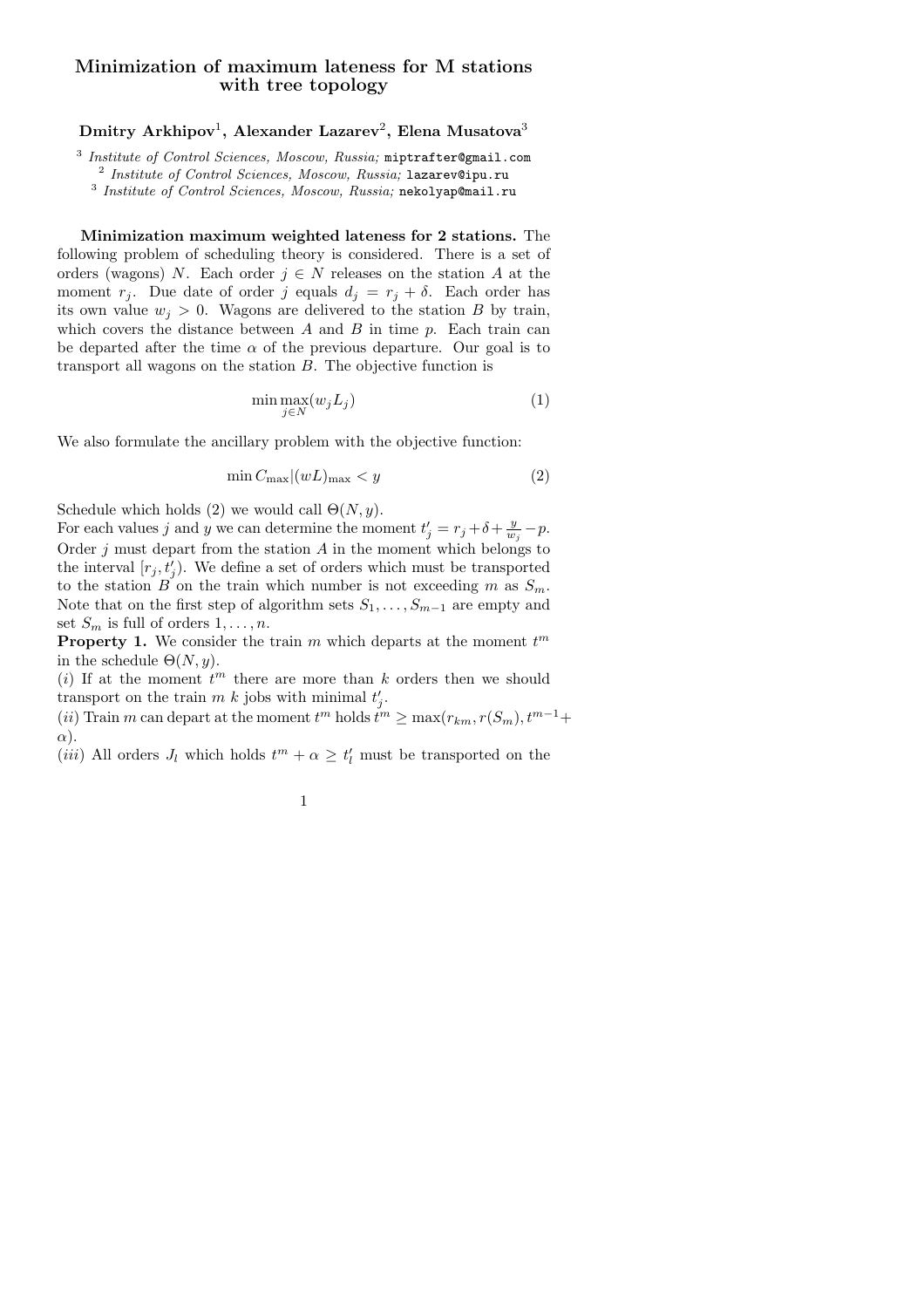trains which numbers are not bigger than m, so  $J_l \in S_m$ .

(iv) When the train m was departed, all orders from the set  $S_m$  must had already depart.

Algorithm 1. On each step of algorithm we try to depart the train  $m$ from the station A. Firstly, we choose the moment  $t^m$  which holds  $(ii)$ . Secondly, we choose  $k$  orders which would be transported on train  $m$  with help of  $(i)$ . After that we check if  $(iii)$  holds. If there exists an order  $J_l: r_l > t^m, t^m + \alpha \geq t'_l$ , so according to *(iii)* we have to include this order  $J_l$  into sets  $S_m, S_{m+1}, \ldots, S_q$ , then let us return to checking (*ii*). If there is no such order  $J_l$ , (iii) must hold, except the case when we have  $x > k$  released orders from the set  $S_m$  at the moment  $t^m$  (this orders are ....  $X^0$ ). We obtain  $x - k$  orders from  $X^0$ , that have to be transported on the trains with number lower than  $m$ . After looking for orders  $J_j, t'_j > t^m + \alpha$  in the sets  $T_{m-1}, T_{m-2}, \ldots$  until we found  $x-k$  orders hold this property (let the last one was founded in the train  $s$ ). After we obtain three sets of orders:  $T_s^{m-1} = T_s \cup \cdots \cup T_{m-1}$ , X' - set of jobs which holds  ${j|t'_{j} > t^{m} + \alpha, j \in T_{s}^{m-1}}$  with minimal x moments t' from all such jobs j, and a set  $X^0$ . Let us consider the set  $X = (T_s^{m-1} \setminus X') \cup X^0$ . Orders from this set must be transported on trains  $s, \ldots, m$ . When we depart this orders we have to change  $r_{ki}$  on  $r(X_{(i-s+1)k})$  in the property (ii) because we can depart only orders from  $X$ . Property  $(i)$  holds because all orders which are not belongs to  $X$  and released until this moment holds  $t' > t^m + \alpha$ . Properties *(iii)* and *(iv)* hold, except the cases when one of sets  $S_i$  changes, if we face it we should go to the next step - considering the train i. If we don't face problems during the transporting set  $X$  we should go to the next step - considering the train  $m + 1$ . This algorithm terminates if on any step we obtain the set  $S_i$  with more than ki orders. **Theorem 1.** Algorithm 1 constructs the schedule  $\Theta(N, y)$  according to criterion  $C_{\text{max}}|(wL)_{\text{max}} < y$ . If algorithm 1 was terminated, there are no schedule  $\pi$  holds  $(wL)_{\text{max}} < y$ .

**Lemma.** If there are exist two schedules  $\Theta(N, y_1)$  and  $\Theta(N, y_2)$  ( $y_1 > y_2$ ) constructed with help of the algorithm 1, then for each  $i = \{1, \ldots, q\}$ and a pair of sets  $S_i(\Theta(N, y_1))$  and  $S_i(\Theta(N, y_2))$  holds  $S_i(\Theta(N, y_1)) \subseteq$  $S_i(\Theta(N, y_2))$ 

Algorithm 2. Firstly we construct a schedule in which each train departs as soon as possible. then we consider the order  $j$  with maximal  $w_jL_j$ . Order j transports on the train m. If we want to improve the objective function we must transport order  $j$  on the train which number

2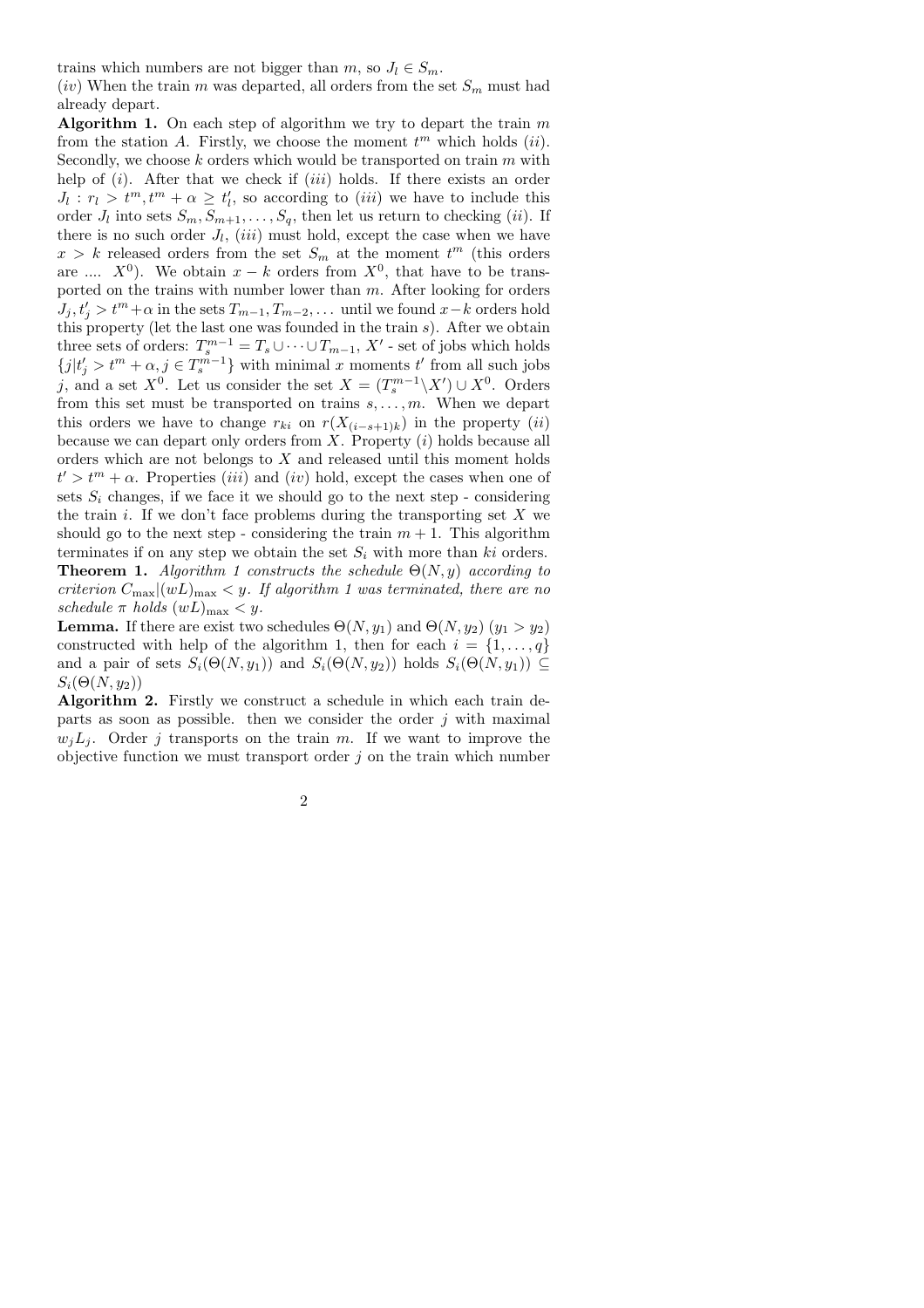is lower than  $m$ , so  $j \in S_{m-1}$ . On the next step we construct the schedule  $\Theta(N, w_i L_i)$ . We should repeat this operation until we construct the schedule  $\Theta(N, y')$  with the objective function  $y_0$ , when schedule  $\Theta(N, y')$ doesn't exist. On this step we note that  $\Theta(N, y')$  is an optimal schedule with the objective function  $y_0$ .

**Theorem 2.** Algorithm 2 constructs the schedule  $\pi$  which is optimal according to criterion  $(wL)_{\text{max}}$  and has minimal  $C_{\text{max}}$  among all schedules with the objective function  $(wL)_{\text{max}}$ .

Minimization maximum lateness for 3 stations. There are three stations  $A, B, C$  and three sets of orders  $N^{AB}, N^{AC}, N^{BC}$ . The order  $j \in N^{AC}$  releases at the moment  $r_j^{AC}$  on the station A and must be transported to the station C. The due date of this order we define as  $d_j^{AC} = r_j^{AC} + \delta^{AB} + \delta^{BC}$ . Parameters of other orders defines similarly. Train covers the distance between A and B in time  $p^{AB}$  and the distance between B and C in time  $p^{BC}$ . There are k wagons in each train. Each train can be departed after time  $\alpha$  of the previous departure. Let us suppose that  $\delta^{AB} > p^{AB} + \alpha$  and  $\delta^{BC} > p^{BC}$ , the objective function is

$$
\min(\max_{j \in N^{AB \cup BC \cup AC}} (L_j))\tag{3}
$$

We also formulate the ancillary problem with the objective function

$$
\min(C_{\text{max}})|L_{\text{max}} < y \tag{4}
$$

The schedule which holds (4) we would call  $\Theta^3(N, y)$ ,  $N = N^{AB} \cup N^{AC} \cup$  $N^{BC}$ 

Algorithm 3. Firstly, we construct intervals for each order and each track (AB and BC). The order  $j \in N^{AB}$  must be transported on B before the moment  $r_j^{AB} + \delta^{AB} + y$ , so we obtain that it's interval on the track  $AB$  is  $[r_j^{AB}, r_j^{AB} + \delta^{AB} + y - p^{AB})$ . Order  $j \in N^{BC}$ , corresponds with the interval  $[r_j^{BC}, r_j^{BC} + \delta^{BC} + y - p^{BC})$  on the track BC. The order  $j \in N^{AC}$ corresponds with the interval  $[r_j^{AC}, r_j^{AC} + \delta^{AB} + \delta^{BC} + y - p^{AB} - p^{BC}]$ on the track AB, because this order must be departed from B before the moment  $r_j^{AC} + p^{AB}$ . We also obtain that order j corresponds with the interval  $[r_j^{AC} + p^{AB}, r_j^{AC} + \delta^{AB} + \delta^{BC} + y - p^{BC}]$  on the track BC. Each job must start it's transportation on the track in time belongs to the interval which is corresponds with this track. When all interval are constructed we use the algorithm 1 to construct the schedule  $\Theta(N^{AB\cup AC}, y)$ 

|   | ٠ |    |         |  |
|---|---|----|---------|--|
|   |   |    | ç       |  |
|   | I |    |         |  |
|   |   |    | ۰,<br>I |  |
| w |   | ۰. |         |  |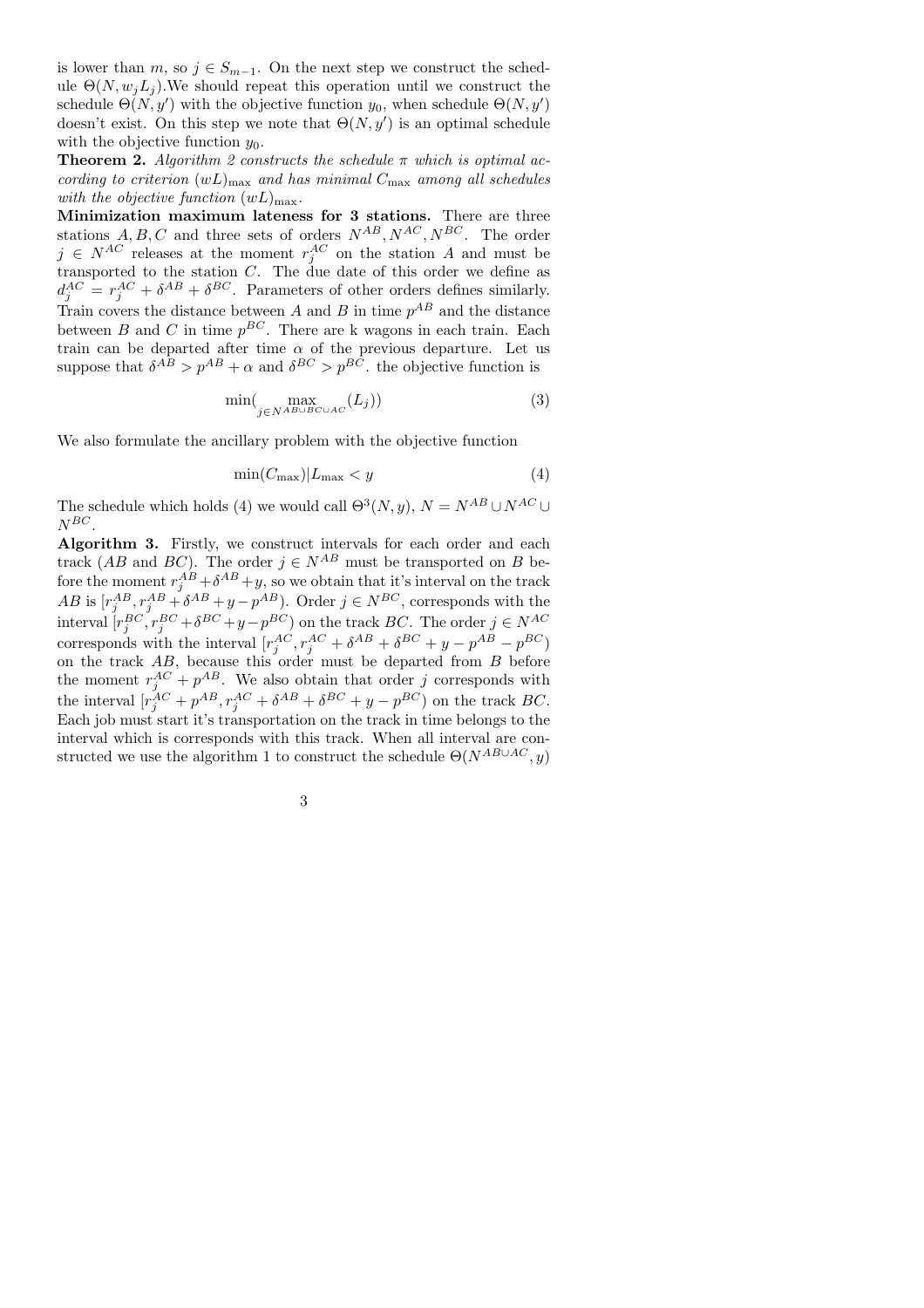corresponds with the track AB and the schedule  $\Theta(N^{BC\cup AC}, y)$  corresponds with the track  $BC$ , subject to constructed intervals. If one of this schedules isn't constructed successfully our algorithm terminates. If not we pay attention for "bad" orders j which completion time  $C_j$  in the schedule  $\Theta(N^{AB\cup AC}, y)$  more than it's time of departure in the schedule  $\Theta(N^{BC\cup AC}, y)$ . If there are no "bad" orders we should depart orders on each track according to it's own schedule Θ. If there are exist some "bad" orders we should find the first of them. We can use two methods to get out of the "bad" order.

Method 1.We don't change moments of departure of trains on the track AB.



Method 2.We change the moments of departure of trains on the track AB.